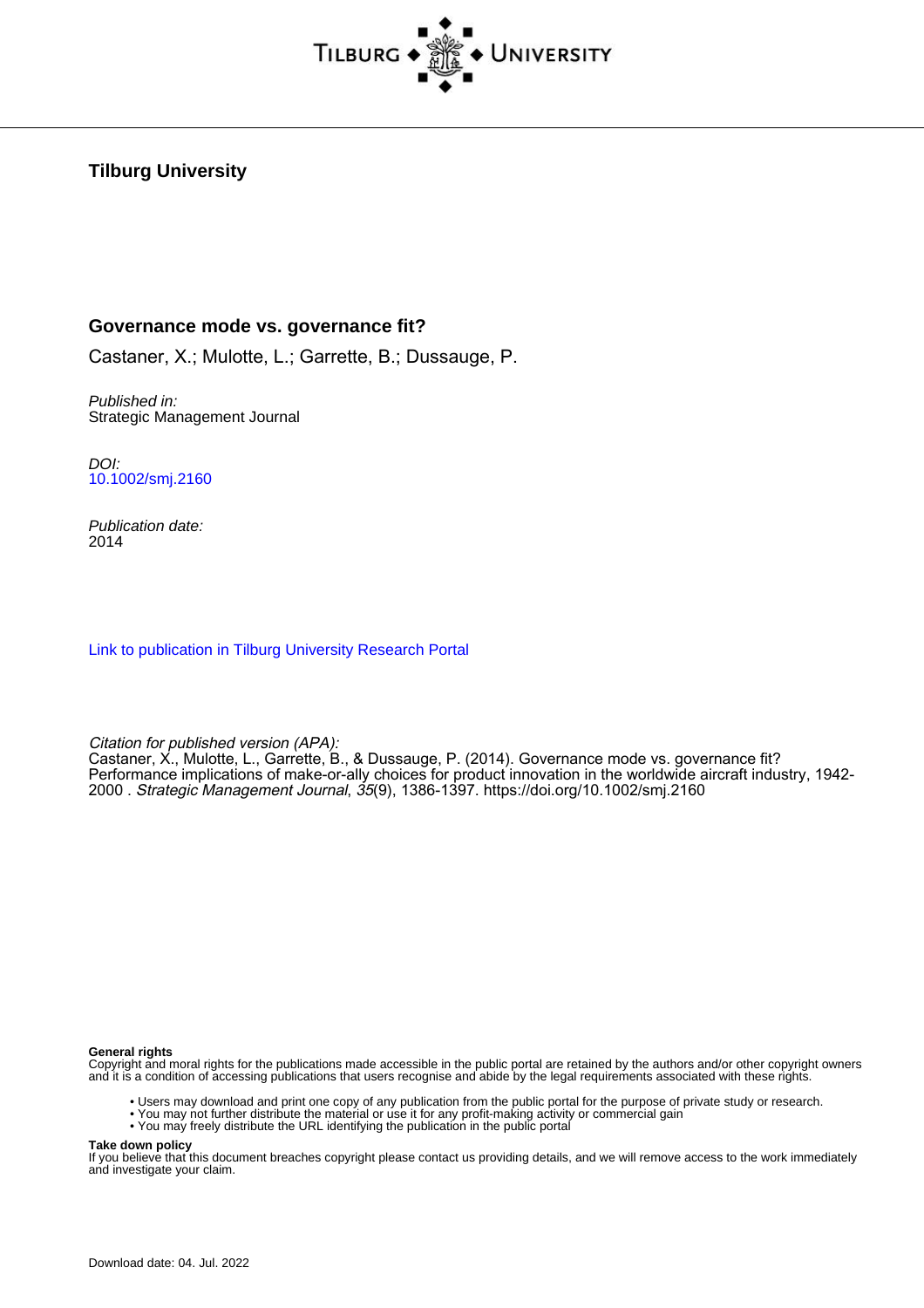

# **GOVERNANCE MODE VS. GOVERNANCE FIT: PERFORMANCE IMPLICATIONS OF MAKE-OR-ALLY CHOICES FOR PRODUCT INNOVATION IN THE WORLDWIDE AIRCRAFT INDUSTRY, 1942–2000**

XAVIER CASTAÑER,<sup>1\*</sup> LOUIS MULOTTE,<sup>2</sup> BERNARD GARRETTE,<sup>3</sup> and PIERRE DUSSAUGE3

Department of Strategy, Globalization and Society, Faculty of Business and Economics, University of Lausanne, Lausanne, Switzerland <sup>2</sup> Department of Organization and Strategy, Tilburg University, Tilburg, The **Netherlands** 

<sup>3</sup> HEC Paris, Jouy en Josas, France

*We examine the impact of governance mode and governance fit on performance in makeor-ally decisions. We argue that while horizontal collaboration and autonomous governance have direct and countervailing performance implications, the alignment of make-or-ally choices with the focal firm's resource endowment and the activity's resource requirements leads to better performance. Data on the aircraft industry show that relative to aircraft developed autonomously, collaborative aircraft exhibit greater sales but require longer time-to-market. However, governance fit increases unit sales and reduces time-to-market. We contribute to the alliance and economic organization literatures.* Copyright 2013 John Wiley & Sons, Ltd.

This study examines the impact of governance mode and governance fit on performance in *make-or-ally* decisions. More precisely, we investigate whether it is only governance fit that has performance implications or whether governance mode also impacts performance directly. We examine this question when firms choose between autonomous and collaborative governance. In autonomous governance, firms undertake a business venture by incurring all costs and risks and concentrate all decision making authority; in collaborative governance, firms share costs, risks, and decision making authority with another firm or set of firms. We focus on horizontal collaboration, that is collaboration between two or more incumbents of the same industry (Kogut, 1988) and on a key organizational activity, product innovation, which we define as the design, manufacturing, and marketing of a product that is new to the firm (Eisenhardt and Tabrizi, 1995). Governance fit refers to the extent to which the chosen governance mode is appropriate, given the focal firm's resource endowment and the venture's resource requirements, and accounting for exchange hazards. Drawing upon the alliance and governance literatures, our primary thesis is that both mode and fit have performance consequences.

Copyright  $©$  2013 John Wiley & Sons, Ltd.



Keywords: product innovation; horizontal collaboration; autonomous governance; discriminating alignment; endogeneity; aircraft industry

<sup>\*</sup>Correspondence to: Xavier Castaner, Department of Strategy, ˜ University of Lausanne, Lausanne 1015, Switzerland. E-mail: xavier.castaner@unil.ch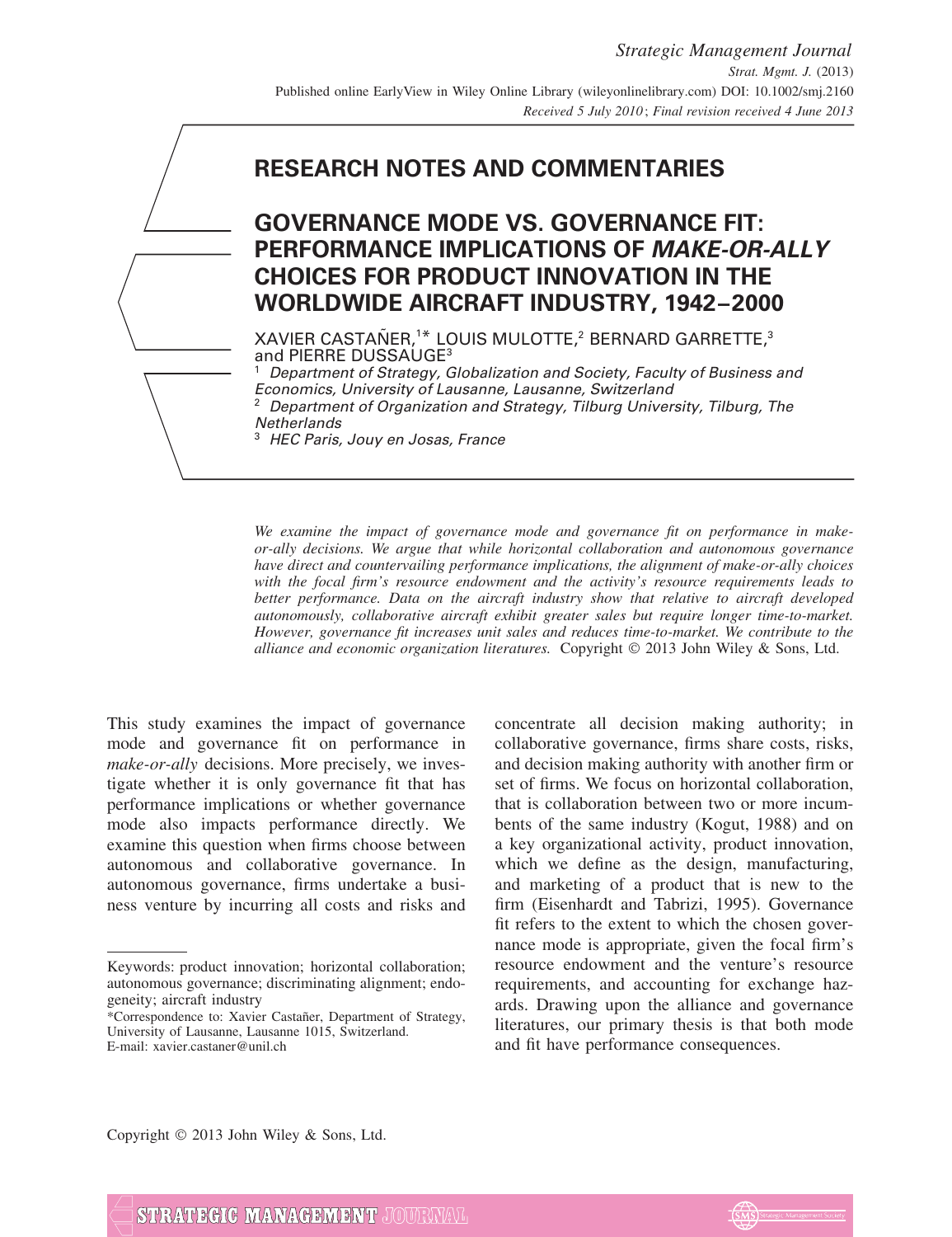We adopt a production and exchange approach to the economic organization of activities (Winter, 1988), which leads us to consider both combination benefits and governance efficiency as performance dimensions of activity governance choices (see Mitchell, Dussauge, and Garrette, 2002; Zajac and Olsen, 1993). While extant economic organization research claims that governance mode should have no direct effect on performance once contingency is considered (e.g., Leiblein, Reuer, and Dalsace, 2002; Williamson, 1991), we follow extant alliance research to argue that relative to autonomous governance, collaborative governance entails a direct combination advantage and a direct governance disadvantage for an activity such as product innovation. We examine unit sales as the outcome of the combination facet and timeto-market as the performance consequence of the governance facet of economic organization. Collaboration can increase unit sales through synergistic gains that do not exist in autonomous governance (Hennart, 1988; Kogut, 1988; Mitchell *et al*., 2002; Shan, 1990) while it extends timeto-market because interfirm coordination creates delays that are absent in intrafirm coordination (Williamson, 1991). These delays associated with interfirm coordination are exacerbated in the case of horizontal collaboration because of potential or actual rivalry (e.g. Kogut, 1989). We next deduce from extant economic organization research that governance fit improves activity-level performance in all of its dimensions. We thus argue that unit sales are enhanced and time-to-market is reduced when the firm opts for the mode that best fits its resource endowment and the product's resource requirements, accounting for exchange hazards.

We found support for our hypotheses by examining the performance of 291 new aircraft launched as either autonomous or collaborative projects by 129 aircraft manufacturers worldwide between 1942 and 2000. Our study extends the alliance literature by showing that any performance analysis of collaborative ventures needs to assess both the advantages and disadvantages of collaboration *relative to the autonomous alternative*, something that has often been overlooked since Shan (1990). We also contribute to the economic organization literature by focusing on activities—i.e., bundles of transactions, rather than discrete transactions—and by examining the performance implications of governance fit at the activity level rather than at the transaction level. Further, following Garrette, Castañer, and Dussauge (2009), we extend the production dimension of Winter's (1988) exchange and production approach to the performance effects of economic organization of activities by taking into account the firm's resource endowment and the activity's resource requirements. Third, in contrast to extant research, which claims that governance mode should have no direct effect on performance once contingency is considered (e.g., Leiblein *et al*., 2002; Williamson, 1991), we show that, even accounting for endogeneity (Shaver, 1998), governance choices still have direct effects on specific activitylevel performance outcomes, despite the overall performance enhancing effect of governance fit.

## **THE EFFECT OF** *MAKE-OR-ALLY* **CHOICES ON ACTIVITY PERFORMANCE**

Governance research in particular—and strategy research in general—has in recent years emphasized that governance choices may not impact performance directly, once endogeneity is taken into account (Shaver, 1998). However, the alliance literature suggests that relative to autonomous governance, collaboration entails direct advantages and direct disadvantages. According to this literature, while collaboration can produce a synergistic combination advantage by pooling resources held by different firms (Kogut, 1988; Mitchell *et al*., 2002; Zajac and Olsen, 1993), it also has a governance disadvantage, in that partners bear transaction and coordination costs (Gulati and Singh, 1998; White and Lui, 2005), as well as the risk of losing proprietary knowledge and the subsequent risk of creating or strengthening a competitor (Hamel, 1991). Interfirm coordination is also more complicated than intrafirm coordination, because the allied firms lack a common language (Conner, 1991; Foss, 1996) and it is not possible to use *fiat* to resolve interfirm conflicts (Williamson, 1975, 1991). Further, collaborating firms cannot enjoy the combination advantage of collaboration without incurring its governance disadvantage (Madhok, 1996; Wang and Zajac, 2007; Zajac and Olsen, 1993). This would suggest that governance decisions—such as the *make–orally* choice—might have direct effects on distinct dimensions of activity performance.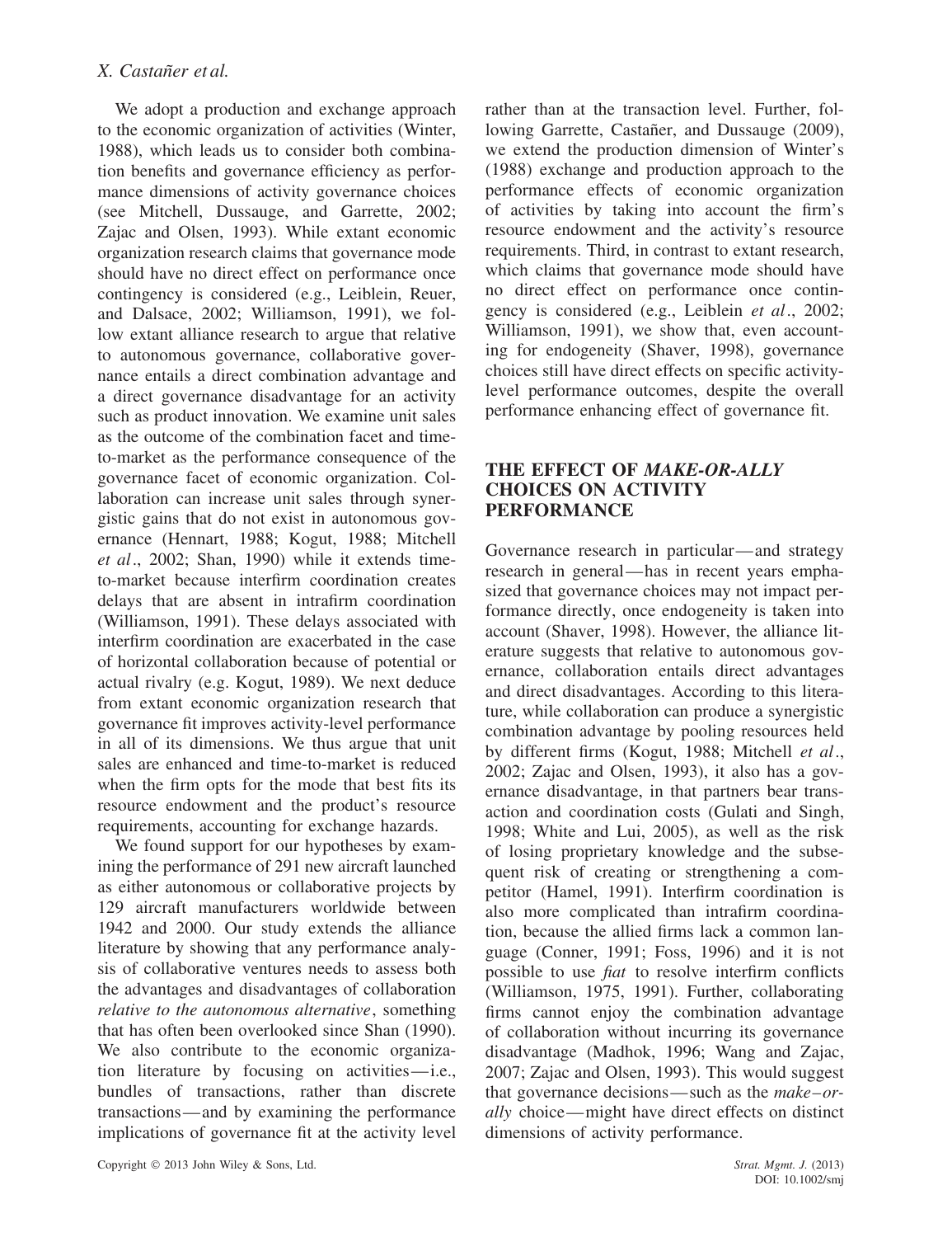However, the Transaction Cost Economics (TCE) notion of discriminating alignment (Williamson, 1991) also claims that, at the transaction level, it is not governance mode that should impact performance but governance fit (Leiblein *et al*., 2002). In particular, TCE claims that performance effects should only be observed when the mode was chosen appropriately on the basis of the exchange attributes of the potential transaction; i.e., the optimal mode is contingent on exchange attributes (Williamson, 1991). Some studies have extended this view of the discriminating alignment to activities rather than simple transactions, empirically showing that making the appropriate governance mode choices on the basis of exchange hazards enhances activity-level technological performance (Leiblein *et al*., 2002) and satisfaction (Brouthers, Brouthers, and Werner, 2003) as well as firm profitability (Nickerson and Silverman, 2003) and survival (Silverman, Nickerson, and Freeman, 1997). However, this research has generally assumed that, at the activity level, governance choices cannot have direct and countervailing effects on specific performance outcomes. Further, extant research has focused on the performance implications of *make-or-buy* decisions (Leiblein *et al*., 2002; Nickerson and Silverman, 2003), often ignoring those of *make-or-ally* decisions—see Brouthers *et al*. (2003) for a notable exception on entry mode choices—although the very nature of collaboration is likely to generate specific performance implications that are absent from the 'buy' option.

In this study, we try to fill these research gaps by examining the impact of governance mode and governance fit on different indicators of activity-level performance in *make-or-ally* decisions, accounting for governance endogeneity (Masten, 1993; Shaver, 1998). Winter (1988) argued that examining the economic organization of activities only on the basis of exchange considerations is incomplete. He claimed that a fuller understanding of economic organization must also account for production issues; that is, the relatedness between targeted activities and existing firm knowledge. Recent research (Garrette *et al*., 2009) has broadened Winter's (1988) production side by suggesting that governance choices are driven by the firm's resource endowment and the product's resource requirements (see also Lee and Lieberman, 2010 for market-entry decisions) and has provided evidence of their role in examining *make-or-ally* choices for product innovation.

Surprisingly, extant research on the performance implications of governance choices has, for the most part, disregarded Winter's broader approach to the economic organization of activities, primarily drawing upon the discriminating alignment notion of TCE instead (Brouthers *et al*., 2003; Masten,  $1993$ ).<sup>1</sup> Thus, we frame the performance implications of *make-or-ally* decisions as resulting from an expanded alignment that, in addition to exchange hazards, takes into account the firm's resource endowment and the activity's resource requirements. Our core argument is that, while horizontal collaboration and autonomous governance have direct and countervailing performance implications on a combination facet and a governance facet, the alignment of *make-or-ally* choices with the firm's resource endowment and the activity's resource requirements increases performance in both dimensions. However, the advantages and disadvantages of *make-or-ally* choices might vary according to the type of alliance and the activity in which such choices are made. We thus develop hereafter specific hypotheses on some performance implications of the choice between horizontal collaboration and autonomous governance for product innovation.

### **HYPOTHESES: COLLABORATIVE VERSUS AUTONOMOUS PRODUCT INNOVATION**

First, we predict that, in the context of product innovation, the combination facet of *make-or-ally* choices particularly affects a new product's sales. Horizontal collaboration can result in a combination advantage by creating synergistic gains that do not exist in autonomous governance. First, the pooling of resources from different partner firms will generally result in higher levels of diversity than equally large resource endowments accumulated over time by a single firm. Such diversity has been shown to enhance innovation (Baum, Calabrese, and Silverman, 2000; Kogut, 1988;

<sup>&</sup>lt;sup>1</sup> To the TCE transaction considerations emanating from asset specificity and uncertainty, Leiblein *et al*. (2002) add other exchange considerations from the Resource-based view of the firm, i.e., the risk of exposing strategic assets in contractual relations (Argyres, 1996; Hamel, 1991; Rumelt, 1984).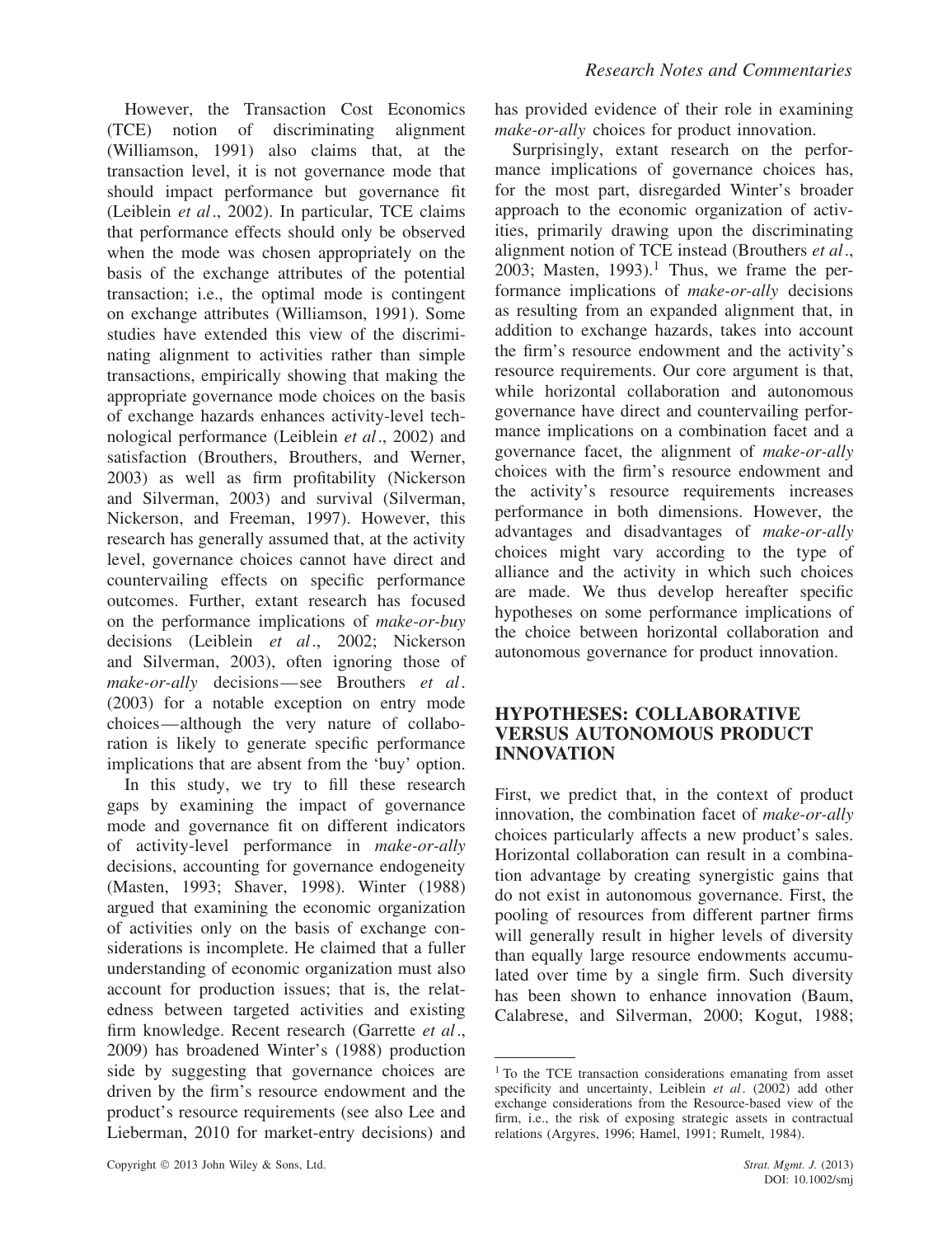Mitchell *et al*., 2002; Singh and Mitchell, 2005; Stuart, 2000). Collaboration may also limit inertia and help avoid competency traps by forcing all partners to overcome the Not-Invented-Here syndrome (e.g., Rosenkopf and Nerkar, 2001). Also, horizontal collaboration requires rival firms to deal with potentially conflicting views on technological options and, through this confrontation, partnerfirms can arrive at superior solutions. In the end, products launched through horizontal collaboration often have a higher quality-to-price ratio than autonomous products. Further, horizontal collaboration reduces the number of potential competitive products, thereby enhancing market power on both suppliers and customers and increasing potential sales for each product. It follows that, holding firm(s)' resource endowment and product resource requirements constant, collaborative products tend to achieve greater unit sales than products undertaken through autonomous governance.

We also claim that, in the context of product innovation, the governance facet of *make-or-ally* choices particularly affects the time-to-market of new products. Collaborating firms incur transaction costs that are absent from autonomous governance. They must also undertake laborious coordination tasks in that they have to work out complex task-sharing arrangements both to leverage effectively their resources and to protect them from undesired leakage (Gulati and Singh, 1998; White and Lui, 2005). This is especially the case in horizontal collaboration where potential or actual rivalry between partners is an issue (Hamel, 1991; Kogut, 1989). Working out a mutually acceptable organization of collaboration is likely to extend time-to-market in the context of product innovation because partners must agree on the design and on the sharing of tasks through potentially time-consuming negotiations. Indeed, conflicts cannot be resolved through *fiat* as in autonomous governance (Williamson, 1991).

*Hypothesis H1: Product innovations undertaken through horizontal collaboration (H1a) achieve greater unit sales and (H1b) incur longer timeto-market than product innovations undertaken through autonomous governance*.

We next predict that sales are greater and time-to-market is shorter when firms opt for the product innovation mode that best fits the resource requirements of the new product and their own resource endowment, that is, when firms with insufficient resources for a given product opt for collaboration or when firms with sufficient resources for a given product opt for autonomous governance (Garrette *et al*., 2009; Lee and Lieberman, 2010; Winter, 1988).

We first argue that when firms have insufficient resources for a given product, collaboration (fit) leads to better performance than autonomous governance (misfit). Thanks to collaboration, firms can access the required resources from their partner or partners (Ahuja, 2000; Hennart, 1988; Kogut, 1988). Moreover, the resource combination can be synergistic in terms of generating superior technological and commercial solutions which they could not have come up with alone, thanks to complementarities (Hennart, 1988; Rothaermel and Boeker, 2008; Teece, 1986). Further, partners may engage in swift decision making thanks to an accommodating approach to collaborative coordination given that each partner knows it needs the resources of the other/s (Gerwin, 2004). They are thus likely to launch products with a higher quality-to-price ratio, ultimately reaching greater sales, as well as to achieve shorter time-to-market than if they had opted for autonomous governance. In contrast, in these circumstances, autonomous governance is likely to cause problems because of insufficient resources, which will eventually harm the products' quality-to-price ratio and associated sales and increase the time-to-market of the first production unit, particularly if the firm attempts to develop the required resources internally (Dierickx and Cool, 1989).

We also argue that when firms have sufficient resources for a given product, autonomous governance (fit) leads to better performance than collaboration (misfit). Firms that opted for autonomous governance may efficiently leverage unused productive resources for product expansion (Penrose, 1959); they are thus likely to launch products with a better quality-to-price ratio, achieve greater sales, and do so with shorter time-to-market than if they had collaborated. Collaboration always creates transaction and coordination costs (Gulati and Singh, 1998; Oxley, 1997; White and Lui, 2005) but under such circumstances, it is particularly likely to generate conflicts between partners because of their efforts to protect their resources from undesired leakage (e.g., Hamel, 1991). It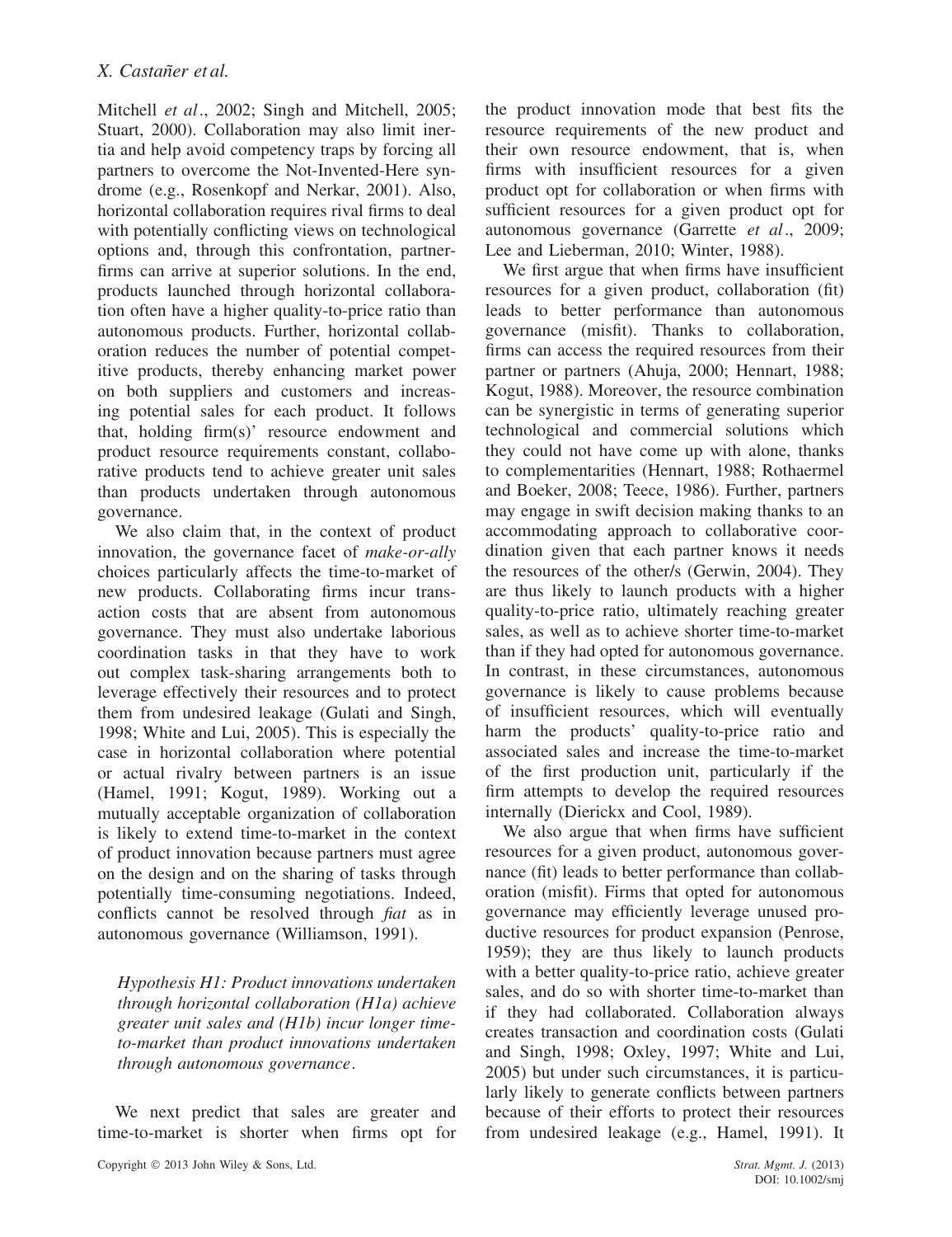may also foster sterile confrontation, resulting in time-consuming negotiations about task allocation (e.g., Zaheer, McEvily, and Perrone, 1998) and in poor consensus about alternative technological and commercial options. This will ultimately result in low quality-to-price ratios and limited sales, as well as in greater time-to-market.

*Hypothesis H2: The better the fit between the governance mode chosen and the resource endowment of the firm, as well as the resource requirements of a new product, (H2a) the greater the new product's unit sales and (H2b) the shorter its time-to-market*.

## **EMPIRICAL ANALYSIS**

The empirical setting for our study is the aircraft industry. We considered the entire population of new fighters, turboprops, helicopters, and passenger/cargo jets brought to market by Western firms from 1942 up to 2000 through autonomous governance (i.e., one firm taking on the full prime-contractor responsibility) or horizontal collaboration (i.e., two or more firms sharing prime-contractorship). Our main data source is the Aerospace Systems Group Library database (FI/DMS, 2000), which consists of individual reports on each aircraft project sold since WWII. The reports provide technical data, sales information, and the product innovation mode for 291 different aircraft projects: 262 were brought to market through autonomous governance and 29 through horizontal collaboration (which resulted in 72 project-firm observations). Overall, we analyzed 334 product innovation decisions made by 129 firms. Among the 129 sample firms, 86 carried out only autonomous innovations, 16 only collaborative innovations, and 28 both autonomous and collaborative innovations.

We accounted for the endogeneity of *makeor-ally* choices with two-stage treatment effect models (Shaver, 1998). In the first stage, a probit regression examined factors driving the product innovation mode choice. In the second stage, OLS regressions linked the new aircraft's unit sales and time-to-market to (1) the product innovation mode and (2) its alignment with the focal firm's resource endowment and the product's resource requirements, as well as with potential exchange hazards. The second-stage models account for governance endogeneity with the Inverse Mills Ratio of the first-stage model. We clustered our data by firm (129 clusters in all) and aircraft (291 clusters in all) to control for nonindependence.

### **Governance choice model**

The first-stage dependent variable (governance mode) captures whether the focal product innovation is carried through autonomous governance (coded 0) or horizontal collaboration (coded 1). We estimated all independent variables at the time of project launch which we assume is one year prior to prototype first flight. We estimated the focal firm's resource endowment with two variables: *Business Size* records the firm's revenues in the focal aircraft's product category (fighter, turboprop, helicopter, or passenger/cargo jet), and *Product-Related Experience* is the logarithm of the number of aircraft of the same category that the firm has brought to market since WWII. We captured *Product Resource Requirements* with the aircraft's technical complexity, which we measured with the log-transformed product of the aircraft's speed, range, and takeoff weight (Garrette *et al*., 2009).

Two variables assessed potential exchange hazards. *Product Specificity* is the difference between the technical complexity of the aircraft and that of the firm's prior aircraft in the same product category: the greater the complexity of the new project relative to that of the most recent prior project, the greater the learning to be made, and thus the greater the hold-up risk associated with potential collaboration. *Demand Uncertainty* is the standard deviation of the firm's home country GDP over the five years prior to aircraft launch. It captures past demand volatility (Leiblein and Miller, 2003; Walker and Weber, 1984).

Several other variables (measured at the time of project launch) controlled for alternative explanations. *Alliance Experience* is the logarithm of the firm's number of past collaborative aircraft in the same product category (Sampson, 2005). *Product Category* captures the area of business (fighter, passenger/cargo jet, turboprop, or helicopter). *Number of Incumbents* is the number of firms in the relevant product category. *Domestic Market Size* is the GDP of the firm's home country. *Military Design* distinguished military aircraft from those with a commercial use. *Stateowned Firm* identified firms controlled by a state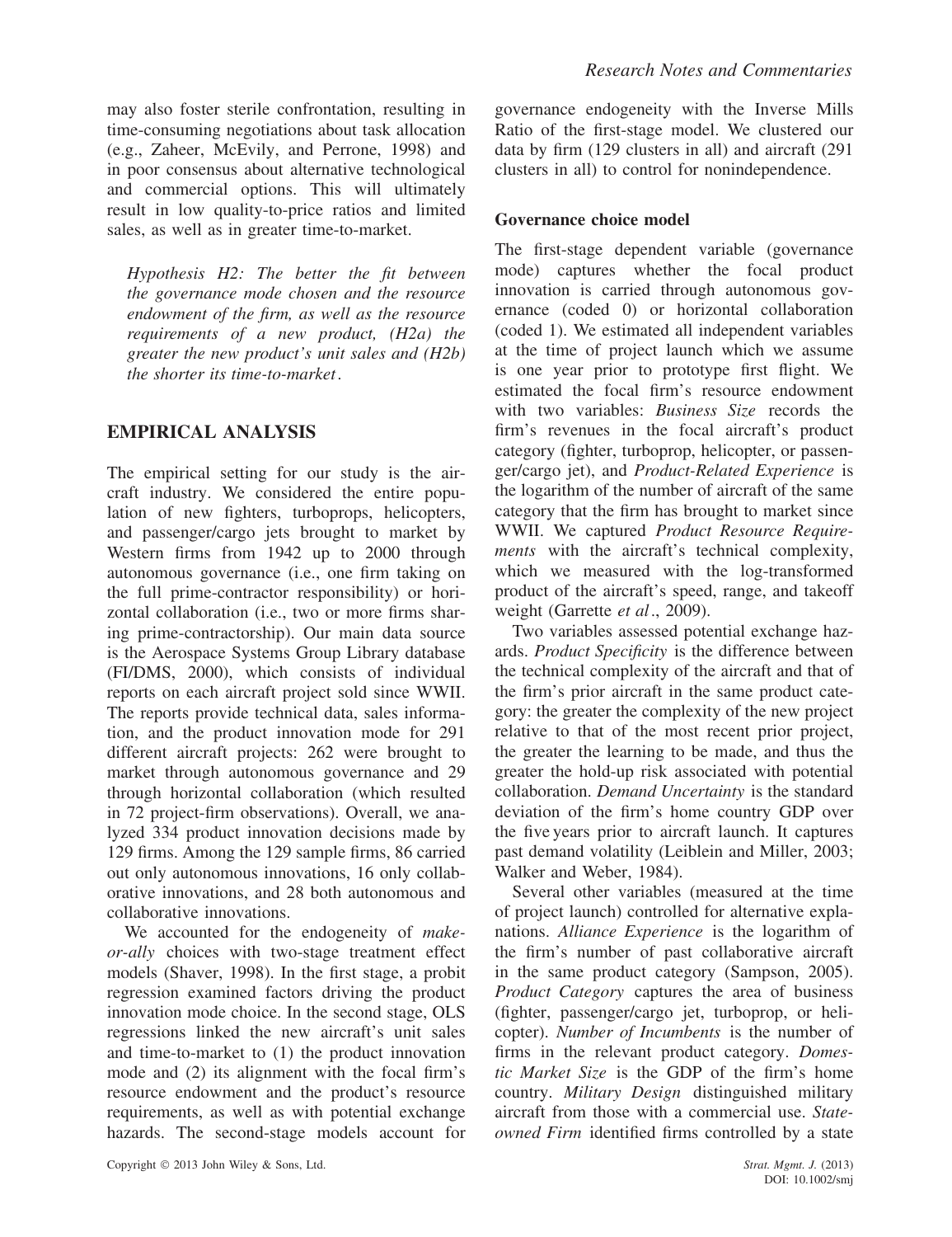(50% or more of state ownership). Finally, *Year* is the year of the first flight of the aircraft's prototype.

#### **Second-stage performance models**

Our performance models used two dependent variables, corresponding to the combination and governance facets of *make-or-ally* choices in product innovation. *Unit Sales* is the cumulative number of units produced over the life cycle of the aircraft. For the 64 aircraft still in production by the end of the study period (2000), we extrapolated Unit Sales based on the average sales schedule of all terminated aircraft projects. *Time-to-Market* is the number of years between the prototype first flight and the first delivery of a production aircraft.

The covariates included *Governance Mode*, *Governance Fit*, and *λ* (Brouthers *et al*., 2003). *Governance Fit* captures the extent to which firms made the choice predicted by the firststage model. For firms that chose to collaborate, *Governance Fit* is the first-stage predicted probability *palliance*. For firms that opted for autonomous governance, we computed *Governance Fit* as 1- *palliance* (see Leiblein *et al*., 2002). The *λ* variable is the Inverse Mills Ratio of the first-stage model. It accounts for the unobservable factors driving *make-or-ally* choices and thus controls for governance endogeneity (Shaver, 1998).

We also included the first-stage controls *Business Size*, *Product-Related Experience*, *Product Resource Requirements*, *Product Category*, *Military Design, Number of Incumbents, Product Specificity, Year*, and *State-owned Firm*. We captured the contribution of the focal firm's partners with *Partner Business Size* and *Partner Product-Related Experience*. *Partner Business Size* is the sum of the size of the focal firm's partners and Partner Product-Related Experience is the sum of the product related experience of the focal firm's partners, both in the considered business domain. In the Unit Sales models, we also included *Domestic Market Size*, *Partner Domestic Market Size*, and *Prior Unit Sales. Partner Domestic Market Size* is the sum of the home country GDP of the focal firm's partners. *Prior Unit Sales* is the cumulative unit sales of the focal firm's most recent aircraft of the same product category. In the Time-to-Market models, *Prior*

*Time-to-Market* assesses the time-to-market of the focal firm's most recent prior aircraft in the same product category. Prior commercial success (respectively, prior time-to-market) is likely to impact the unit sales (respectively, time-to-market) of later aircraft projects. We included *Demand Uncertainty* and *Alliance Experience* as instruments in the Unit Sales and Time-to-Market models. *Domestic Market Size* is a third instrument in the Time-to-Market models. We verified that the instruments affect governance decisions while having no significant impact on performance outcomes.

# **RESULTS**

Table 1 provides the descriptive statistics and the pair-wise correlations. While several variables exhibit substantial correlation, individual VIF measures are lower than the generally accepted threshold of 10, with a mean of 1.95.

Table 2 displays the results. Model 1 analyzes the drivers of *make-or-ally* choices in product innovation. Larger businesses and businesses with greater product-related experience favor autonomous governance while firms launching projects with greater resource requirements favor horizontal collaboration (see Garrette *et al*., 2009). Further, firms with greater collaborative experience and state-owned firms favor horizontal collaboration while firms with privileged access to a larger domestic market and firms introducing military designs favor autonomous governance. Firms rely more on autonomous governance than on collaboration for passenger/cargo jets and turboprops than for helicopters. *Demand Uncertainty* and *Number of Incumbents* reduce the likelihood of collaborating, whereas *Year* increases it.

Model 2a examines unit sales of the new aircraft and Model 2b examines the time-to-market of the first production unit. Both models include *Governance Mode*, *Governance Fit* and *λ*. Our results support both sets of hypotheses. Collaborative aircraft achieve greater Unit Sales (Model 2a:  $\beta = 0.933$ ,  $p < 0.05$ ) and longer Time-to-Market (Model 2b:  $\beta = 1.935$ ,  $p < 0.05$ ) than autonomous aircraft, which provides support for H1a and H1b. *Governance Fit* increases Unit Sales (Model 2a:  $\beta = 0.857$ ,  $p < 0.01$ ) and reduces Time-to-Market,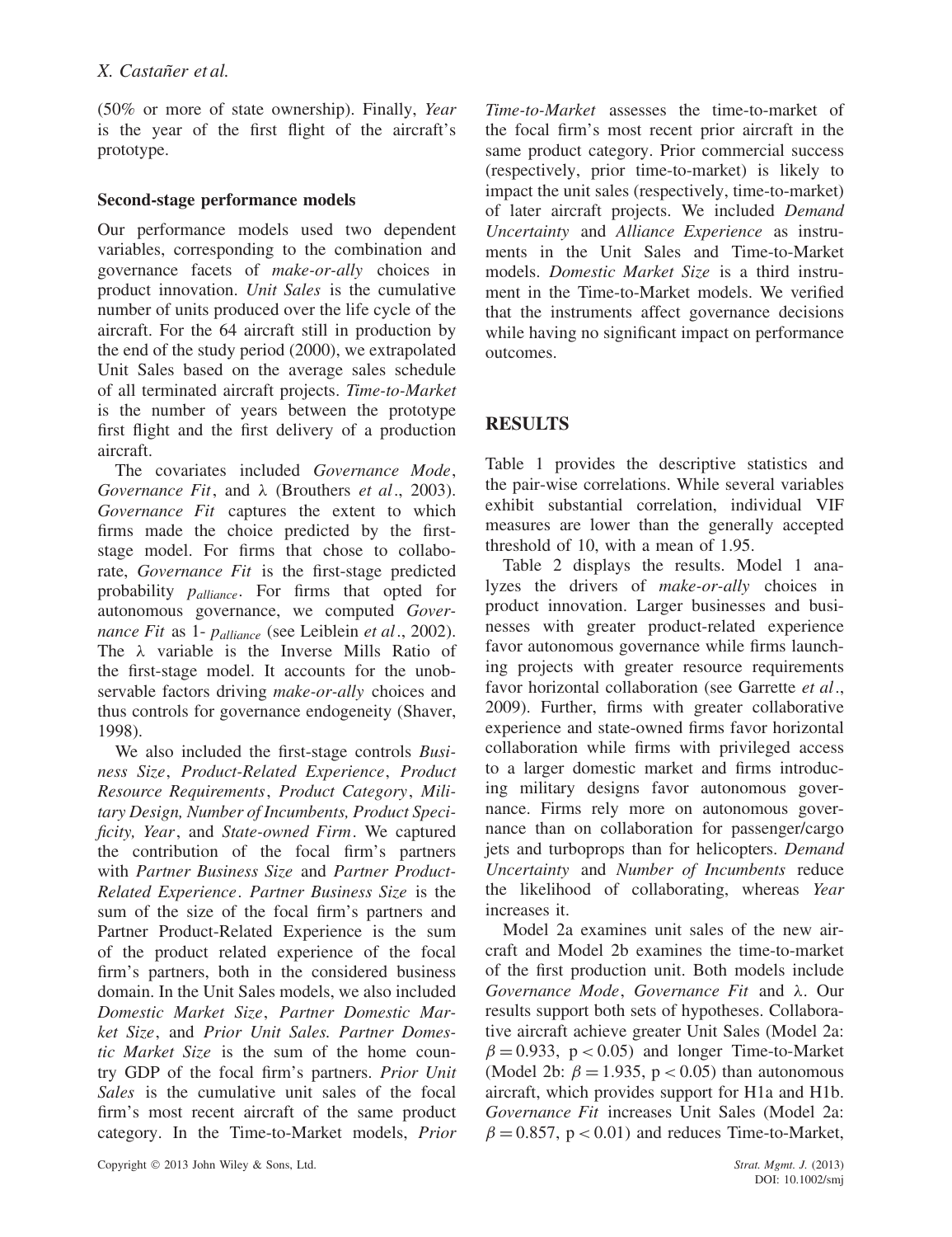|               | Descriptive statistics and pair-wise<br>Table 1.                          |   | correlations $(N = 334)$ |   |   |                                                                                                                                                                                                                                                                                                                      |                                                                                                                                                                                                                                                                                                                                                                                                                                               |                                                    |                                                |         |                 |                |  |
|---------------|---------------------------------------------------------------------------|---|--------------------------|---|---|----------------------------------------------------------------------------------------------------------------------------------------------------------------------------------------------------------------------------------------------------------------------------------------------------------------------|-----------------------------------------------------------------------------------------------------------------------------------------------------------------------------------------------------------------------------------------------------------------------------------------------------------------------------------------------------------------------------------------------------------------------------------------------|----------------------------------------------------|------------------------------------------------|---------|-----------------|----------------|--|
| ⊟             | Variable                                                                  |   | $\mathcal{L}$            | 3 | 4 | 5                                                                                                                                                                                                                                                                                                                    | $\circ$                                                                                                                                                                                                                                                                                                                                                                                                                                       | 7                                                  | $\infty$                                       | $\circ$ | $\overline{10}$ | $\overline{2}$ |  |
|               | Product-related experience<br>Product specificity<br><b>Business</b> size |   |                          |   |   |                                                                                                                                                                                                                                                                                                                      |                                                                                                                                                                                                                                                                                                                                                                                                                                               |                                                    |                                                |         |                 |                |  |
|               | Product resource requirements<br>Product year                             |   |                          |   |   |                                                                                                                                                                                                                                                                                                                      |                                                                                                                                                                                                                                                                                                                                                                                                                                               |                                                    |                                                |         |                 |                |  |
|               | Military design                                                           |   |                          |   |   |                                                                                                                                                                                                                                                                                                                      |                                                                                                                                                                                                                                                                                                                                                                                                                                               |                                                    |                                                |         |                 |                |  |
|               | Number of incumbents                                                      |   |                          |   |   |                                                                                                                                                                                                                                                                                                                      |                                                                                                                                                                                                                                                                                                                                                                                                                                               |                                                    |                                                |         |                 |                |  |
| $\infty$      | Fighter                                                                   |   |                          |   |   |                                                                                                                                                                                                                                                                                                                      |                                                                                                                                                                                                                                                                                                                                                                                                                                               |                                                    |                                                |         |                 |                |  |
|               | Jet                                                                       |   |                          |   |   |                                                                                                                                                                                                                                                                                                                      |                                                                                                                                                                                                                                                                                                                                                                                                                                               |                                                    |                                                |         |                 |                |  |
|               | Prop                                                                      |   |                          |   |   |                                                                                                                                                                                                                                                                                                                      |                                                                                                                                                                                                                                                                                                                                                                                                                                               |                                                    |                                                |         |                 |                |  |
|               | Helicopter                                                                | ī |                          |   |   |                                                                                                                                                                                                                                                                                                                      |                                                                                                                                                                                                                                                                                                                                                                                                                                               |                                                    |                                                |         |                 |                |  |
|               | State-owned firm                                                          |   |                          |   |   |                                                                                                                                                                                                                                                                                                                      |                                                                                                                                                                                                                                                                                                                                                                                                                                               |                                                    |                                                |         |                 |                |  |
|               | Domestic market size                                                      |   |                          |   |   |                                                                                                                                                                                                                                                                                                                      |                                                                                                                                                                                                                                                                                                                                                                                                                                               |                                                    |                                                |         |                 |                |  |
|               | Demand uncertainty                                                        |   |                          |   |   |                                                                                                                                                                                                                                                                                                                      |                                                                                                                                                                                                                                                                                                                                                                                                                                               |                                                    |                                                |         |                 |                |  |
|               | Horizontal alliance experience                                            |   |                          |   |   |                                                                                                                                                                                                                                                                                                                      |                                                                                                                                                                                                                                                                                                                                                                                                                                               |                                                    |                                                |         |                 |                |  |
|               | Unit sales                                                                |   |                          |   |   |                                                                                                                                                                                                                                                                                                                      |                                                                                                                                                                                                                                                                                                                                                                                                                                               |                                                    |                                                |         |                 |                |  |
|               | Prior unit sales                                                          |   |                          |   |   |                                                                                                                                                                                                                                                                                                                      |                                                                                                                                                                                                                                                                                                                                                                                                                                               |                                                    |                                                |         |                 |                |  |
|               | Time-to-market                                                            |   |                          |   |   |                                                                                                                                                                                                                                                                                                                      |                                                                                                                                                                                                                                                                                                                                                                                                                                               |                                                    |                                                |         |                 |                |  |
|               | Prior time-to-market                                                      |   |                          |   |   |                                                                                                                                                                                                                                                                                                                      |                                                                                                                                                                                                                                                                                                                                                                                                                                               |                                                    |                                                |         |                 |                |  |
|               | Partner business size                                                     |   |                          |   |   |                                                                                                                                                                                                                                                                                                                      |                                                                                                                                                                                                                                                                                                                                                                                                                                               |                                                    |                                                |         |                 |                |  |
|               | Partner product-related experience                                        |   |                          |   |   |                                                                                                                                                                                                                                                                                                                      |                                                                                                                                                                                                                                                                                                                                                                                                                                               |                                                    |                                                |         |                 |                |  |
|               | Partner domestic market size                                              |   |                          |   |   |                                                                                                                                                                                                                                                                                                                      |                                                                                                                                                                                                                                                                                                                                                                                                                                               |                                                    |                                                |         |                 |                |  |
|               | Governance mode $\text{(alliance = 1)}$                                   |   |                          |   |   |                                                                                                                                                                                                                                                                                                                      |                                                                                                                                                                                                                                                                                                                                                                                                                                               |                                                    |                                                |         |                 |                |  |
| $\mathcal{L}$ | Mills ratio                                                               |   |                          |   |   |                                                                                                                                                                                                                                                                                                                      |                                                                                                                                                                                                                                                                                                                                                                                                                                               |                                                    |                                                |         |                 |                |  |
| 25            | Governance fit                                                            |   |                          |   |   |                                                                                                                                                                                                                                                                                                                      |                                                                                                                                                                                                                                                                                                                                                                                                                                               |                                                    |                                                |         |                 |                |  |
|               | Mean                                                                      |   |                          |   |   |                                                                                                                                                                                                                                                                                                                      |                                                                                                                                                                                                                                                                                                                                                                                                                                               |                                                    |                                                |         |                 |                |  |
|               | Max<br>Мin                                                                |   |                          |   |   |                                                                                                                                                                                                                                                                                                                      |                                                                                                                                                                                                                                                                                                                                                                                                                                               |                                                    | ؖ؊ؖ۫ڿۛؿ۫ۄ۫ؿۄؿۄػۄۊۿڋؽؿۄۄڿۄٞ<br>ٵ؋؋؋؋؋ٷٷٷٷٷٷ؋؋؋؋ |         |                 |                |  |
|               | VIF (mean $VIF = 1.95$ )                                                  |   |                          |   |   | $-\frac{1}{2}$ $\frac{1}{2}$ $\frac{1}{6}$ $\frac{1}{6}$ $\frac{1}{6}$ $\frac{1}{3}$ $\frac{1}{6}$ $\frac{1}{3}$ $\frac{1}{6}$ $\frac{1}{3}$ $\frac{1}{3}$ $\frac{1}{3}$ $\frac{1}{6}$ $\frac{1}{3}$ $\frac{1}{6}$ $\frac{1}{6}$ $\frac{1}{6}$ $\frac{1}{6}$ $\frac{1}{6}$ $\frac{1}{6}$ $\frac{1}{6}$ $\frac{1}{6}$ | $\begin{array}{r} 8\overset{*}{\circ}5\overset{*}{\circ}7\overset{*}{\circ}7\overset{*}{\circ}7\overset{*}{\circ}7\overset{*}{\circ}7\overset{*}{\circ}7\overset{*}{\circ}7\overset{*}{\circ}7\overset{*}{\circ}7\overset{*}{\circ}7\overset{*}{\circ}7\overset{*}{\circ}7\overset{*}{\circ}7\overset{*}{\circ}7\overset{*}{\circ}7\overset{*}{\circ}7\overset{*}{\circ}7\overset{*}{\circ}7\overset{*}{\circ}7\overset{*}{\circ}7\overset{*$ | ڽ؆ٙؿۄ؆؋؆ڠ؆ؖؿۄڋۄ؆؋؆ؿۄڋۄ<br>ٵ؋؋؋؋؋؋؋؋؋؋؋؋؋؋؋؋؋؋؋؋؋؋؋ |                                                |         |                 |                |  |
|               |                                                                           |   |                          |   |   |                                                                                                                                                                                                                                                                                                                      |                                                                                                                                                                                                                                                                                                                                                                                                                                               |                                                    |                                                |         |                 |                |  |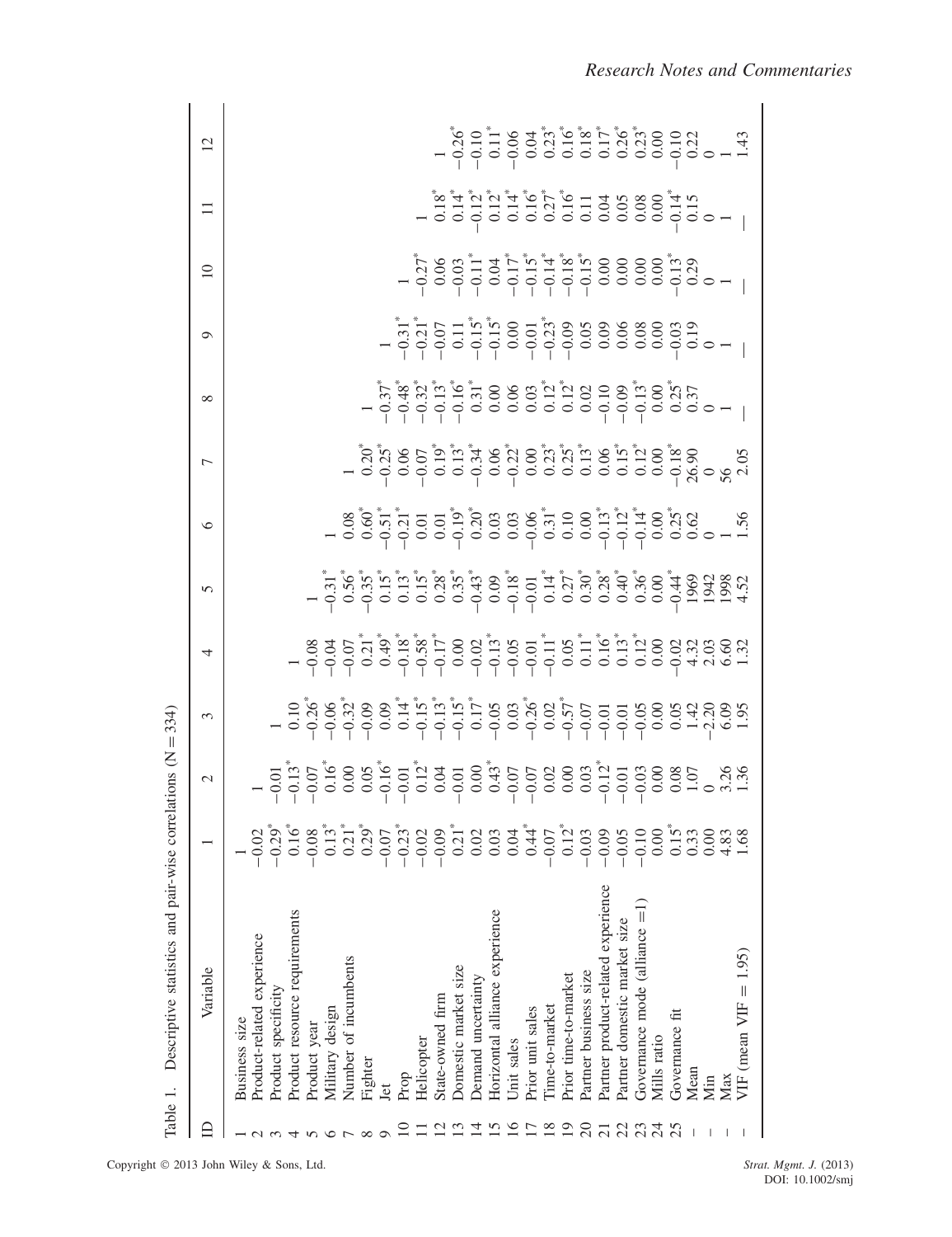| ֧֓֜֡   |
|--------|
|        |
| ú<br>٠ |
|        |

| Table 1. (Continued)               |                                                                                                                                                                                                                                                                                                                                                                                                                                                                                                                   |                |    |                                                                                                                                                                                                                                                                                                                                                                                                               |                                                       |                                                                                                                          |                 |          |                |                                                                                               |                                                                   |                                                                               |                             |
|------------------------------------|-------------------------------------------------------------------------------------------------------------------------------------------------------------------------------------------------------------------------------------------------------------------------------------------------------------------------------------------------------------------------------------------------------------------------------------------------------------------------------------------------------------------|----------------|----|---------------------------------------------------------------------------------------------------------------------------------------------------------------------------------------------------------------------------------------------------------------------------------------------------------------------------------------------------------------------------------------------------------------|-------------------------------------------------------|--------------------------------------------------------------------------------------------------------------------------|-----------------|----------|----------------|-----------------------------------------------------------------------------------------------|-------------------------------------------------------------------|-------------------------------------------------------------------------------|-----------------------------|
| Variable                           | S                                                                                                                                                                                                                                                                                                                                                                                                                                                                                                                 | $\overline{4}$ | 15 | 16                                                                                                                                                                                                                                                                                                                                                                                                            | $\overline{17}$                                       | $\frac{8}{2}$                                                                                                            | $\overline{19}$ | $\Omega$ | $\overline{c}$ | 22                                                                                            | 23                                                                | 24                                                                            | 25                          |
| Domestic market size               |                                                                                                                                                                                                                                                                                                                                                                                                                                                                                                                   |                |    |                                                                                                                                                                                                                                                                                                                                                                                                               |                                                       |                                                                                                                          |                 |          |                |                                                                                               |                                                                   |                                                                               |                             |
| Demand uncertainty                 |                                                                                                                                                                                                                                                                                                                                                                                                                                                                                                                   |                |    |                                                                                                                                                                                                                                                                                                                                                                                                               |                                                       |                                                                                                                          |                 |          |                |                                                                                               |                                                                   |                                                                               |                             |
| Horizontal alliance experience     |                                                                                                                                                                                                                                                                                                                                                                                                                                                                                                                   |                |    |                                                                                                                                                                                                                                                                                                                                                                                                               |                                                       |                                                                                                                          |                 |          |                |                                                                                               |                                                                   |                                                                               |                             |
| Unit sales                         |                                                                                                                                                                                                                                                                                                                                                                                                                                                                                                                   |                |    |                                                                                                                                                                                                                                                                                                                                                                                                               |                                                       |                                                                                                                          |                 |          |                |                                                                                               |                                                                   |                                                                               |                             |
| Prior unit sales                   |                                                                                                                                                                                                                                                                                                                                                                                                                                                                                                                   |                |    |                                                                                                                                                                                                                                                                                                                                                                                                               |                                                       |                                                                                                                          |                 |          |                |                                                                                               |                                                                   |                                                                               |                             |
| Time-to-market                     |                                                                                                                                                                                                                                                                                                                                                                                                                                                                                                                   |                |    |                                                                                                                                                                                                                                                                                                                                                                                                               |                                                       |                                                                                                                          |                 |          |                |                                                                                               |                                                                   |                                                                               |                             |
| Prior time-to-market               |                                                                                                                                                                                                                                                                                                                                                                                                                                                                                                                   |                |    |                                                                                                                                                                                                                                                                                                                                                                                                               |                                                       |                                                                                                                          |                 |          |                |                                                                                               |                                                                   |                                                                               |                             |
| Partner business size              | $\begin{array}{l} \circledast \stackrel{a}{\circ} \stackrel{a}{\circ} \stackrel{a}{\circ} \stackrel{a}{\circ} \stackrel{a}{\circ} \stackrel{a}{\circ} \stackrel{a}{\circ} \stackrel{a}{\circ} \stackrel{a}{\circ} \stackrel{a}{\circ} \stackrel{a}{\circ} \stackrel{a}{\circ} \stackrel{a}{\circ} \stackrel{a}{\circ} \stackrel{a}{\circ} \stackrel{a}{\circ} \stackrel{a}{\circ} \stackrel{a}{\circ} \stackrel{a}{\circ} \stackrel{a}{\circ} \stackrel{a}{\circ} \stackrel{a}{\circ} \stackrel{a}{\circ} \stack$ |                |    | $\begin{array}{cccccccccc} - & \frac{1}{2} & \frac{1}{2} & \frac{1}{2} & \frac{1}{2} & \frac{1}{2} & \frac{1}{2} & \frac{1}{2} & \frac{1}{2} & \frac{1}{2} & \frac{1}{2} & \frac{1}{2} & \frac{1}{2} & \frac{1}{2} & \frac{1}{2} & \frac{1}{2} & \frac{1}{2} & \frac{1}{2} & \frac{1}{2} & \frac{1}{2} & \frac{1}{2} & \frac{1}{2} & \frac{1}{2} & \frac{1}{2} & \frac{1}{2} & \frac{1}{2} & \frac{1}{2} & \$ | = 28 5 3 5 6 6 6 6 7 7 7<br>- 0 0 0 0 0 0 0 0 0 0 1 - | - 1<br>- 10:00 10:00 10:00 10:00<br>- 10:00 10:00 10:00 10:00 11:00<br>- 10:00 10:00 10:00 11:00 11:00 11:00 11:00 11:00 |                 |          |                |                                                                                               |                                                                   |                                                                               |                             |
| Partner product-related experience |                                                                                                                                                                                                                                                                                                                                                                                                                                                                                                                   |                |    |                                                                                                                                                                                                                                                                                                                                                                                                               |                                                       |                                                                                                                          |                 |          |                |                                                                                               |                                                                   |                                                                               |                             |
| Partner domestic market size       |                                                                                                                                                                                                                                                                                                                                                                                                                                                                                                                   |                |    |                                                                                                                                                                                                                                                                                                                                                                                                               |                                                       |                                                                                                                          |                 |          |                |                                                                                               |                                                                   |                                                                               |                             |
| Governance mode (Alliance $= 1$    |                                                                                                                                                                                                                                                                                                                                                                                                                                                                                                                   |                |    |                                                                                                                                                                                                                                                                                                                                                                                                               |                                                       |                                                                                                                          |                 |          |                | $\begin{array}{c}\n1 \\ 0.73^* \\ 0.46^* \\ -0.30^* \\ 0.38 \\ -0.30^* \\ -0.38\n\end{array}$ |                                                                   |                                                                               |                             |
| Mills ratio                        |                                                                                                                                                                                                                                                                                                                                                                                                                                                                                                                   |                |    |                                                                                                                                                                                                                                                                                                                                                                                                               |                                                       |                                                                                                                          |                 |          |                |                                                                                               | $ \frac{32}{364}$<br>$ \frac{64}{9}$<br>$ \frac{64}{9}$<br>$   -$ |                                                                               |                             |
| Governance fit                     |                                                                                                                                                                                                                                                                                                                                                                                                                                                                                                                   |                |    |                                                                                                                                                                                                                                                                                                                                                                                                               |                                                       |                                                                                                                          |                 |          |                |                                                                                               |                                                                   | $1, 48$<br>$0, 0, 0, 4, 5$<br>$0, 0, 0, 4, 5$<br>$0, 0, 4, 5$<br>$0, 0, 4, 5$ |                             |
| Mean                               |                                                                                                                                                                                                                                                                                                                                                                                                                                                                                                                   |                |    |                                                                                                                                                                                                                                                                                                                                                                                                               |                                                       |                                                                                                                          |                 |          |                |                                                                                               |                                                                   |                                                                               |                             |
| Min                                |                                                                                                                                                                                                                                                                                                                                                                                                                                                                                                                   |                |    |                                                                                                                                                                                                                                                                                                                                                                                                               |                                                       |                                                                                                                          |                 |          |                |                                                                                               |                                                                   |                                                                               | 7703.30<br>10013.30<br>1011 |
| Max                                |                                                                                                                                                                                                                                                                                                                                                                                                                                                                                                                   |                |    |                                                                                                                                                                                                                                                                                                                                                                                                               |                                                       |                                                                                                                          |                 |          |                |                                                                                               |                                                                   |                                                                               |                             |
| VIF (mean $VIF = 1.95$ )           |                                                                                                                                                                                                                                                                                                                                                                                                                                                                                                                   |                |    |                                                                                                                                                                                                                                                                                                                                                                                                               |                                                       |                                                                                                                          |                 |          |                |                                                                                               |                                                                   |                                                                               |                             |
| * $p < 0.05$ .                     |                                                                                                                                                                                                                                                                                                                                                                                                                                                                                                                   |                |    |                                                                                                                                                                                                                                                                                                                                                                                                               |                                                       |                                                                                                                          |                 |          |                |                                                                                               |                                                                   |                                                                               |                             |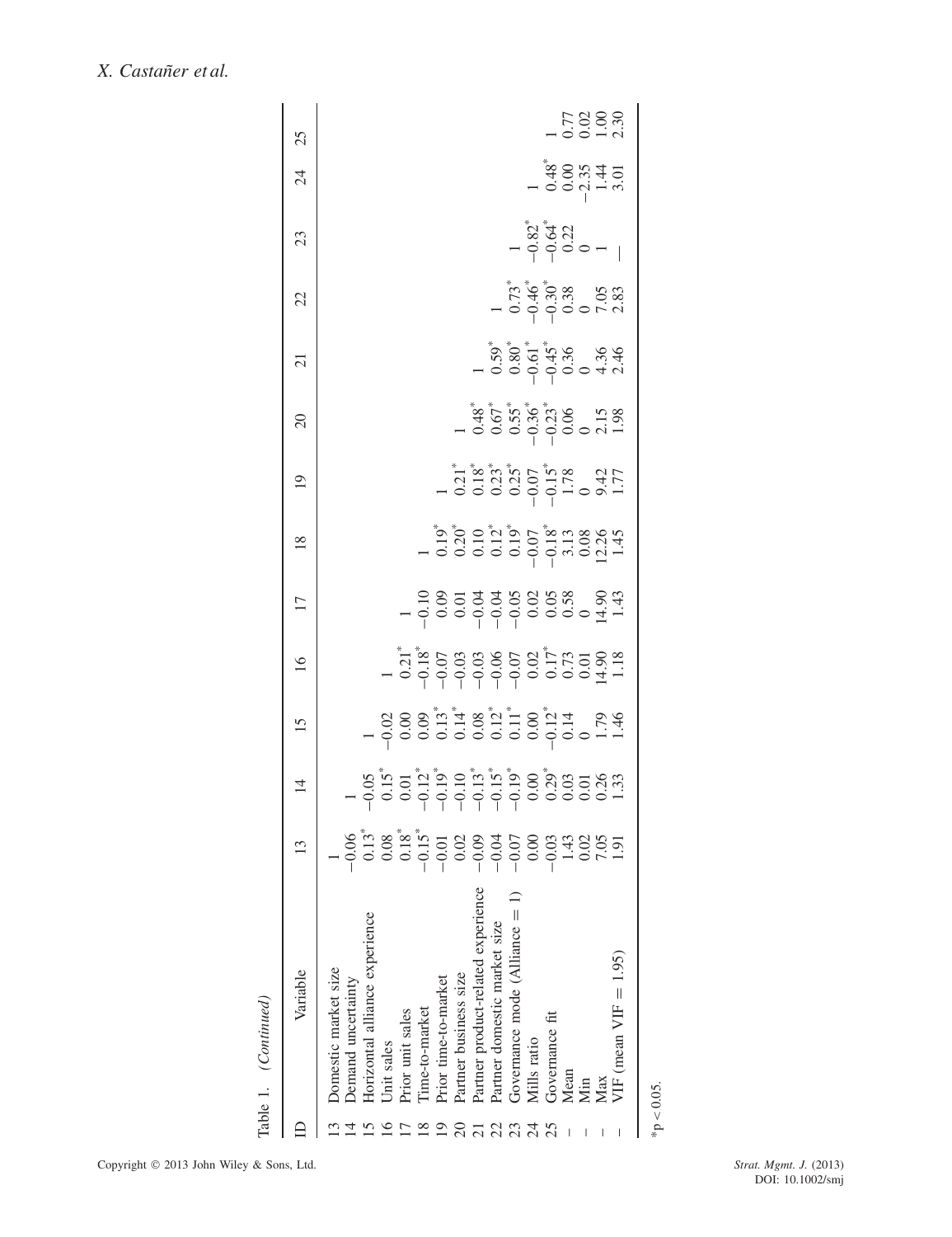|                                    | 1                               |       |                              | 2a         |                  |                                    | 2 <sub>b</sub> |          |
|------------------------------------|---------------------------------|-------|------------------------------|------------|------------------|------------------------------------|----------------|----------|
|                                    | Governance mode                 |       |                              | Unit sales |                  |                                    | Time-to-market |          |
|                                    | Coef.                           | s.e.  | Coef.                        | s.e.       | Hyp.             | Coef.                              | s.e.           | Hyp.     |
| Business size                      | $-0.563*$                       |       | $0.303 - 0.152$              | 0.115      |                  | $-0.226$                           | 0.226          |          |
| Product-related experience         | $-0.179*$                       |       | $0.104 - 0.164$              | 0.124      |                  | $-0.161$                           | 0.142          |          |
| Product specificity                | $-0.003$                        | 0.052 | 0.023                        | 0.029      |                  | $0.204^{***}$                      | 0.065          |          |
| Product resource requirements      | $0.627***$                      |       | $0.186 - 0.133$              | 0.109      |                  | $-0.020$                           | 0.230          |          |
| Product year                       | $0.062^{\ast\ast\ast}$          |       | $0.014 - 0.016$ **           | 0.007      |                  | $-0.023$                           | 0.017          |          |
| Military design                    | $-0.529*$                       |       | $0.305 - 0.024$              | 0.197      |                  | $1.417^{\ast\ast\ast}$             | 0.283          |          |
| Number of incumbents               | $-0.027$ *                      |       | $0.015 - 0.013$ <sup>*</sup> | 0.007      |                  | $0.041^{***}$                      | 0.013          |          |
| Fighter (vs. helicopter)           | $-0.597$                        |       | $0.577 - 0.002$              | 0.385      |                  | $-1.424**$                         | 0.693          |          |
| Jet (vs. helicopter)               | $-1.845***$                     |       | $0.670 - 0.224$              | 0.390      |                  | $-1.210$                           | 0.750          |          |
| Prop (vs. helicopter)              | $-0.885***$                     |       | $0.409 - 0.459$              | 0.296      |                  | $-1.591***$                        | 0.554          |          |
| State-owned firm                   | $0.333*$                        |       | $0.202 - 0.010$              | 0.133      |                  | 0.369                              | 0.279          |          |
| Domestic market size               | $-0.178***$                     | 0.077 | $0.156^{\ast\ast\ast}$       | 0.048      |                  |                                    |                |          |
| Demand uncertainty                 | $-22.301**$                     | 9.301 |                              |            |                  |                                    |                |          |
| Horizontal alliance experience     | $0.644^{\ast\ast\ast}$          | 0.239 |                              |            |                  |                                    |                |          |
| Prior unit sales                   |                                 |       | $0.187^{\ast\ast}$           | 0.088      |                  |                                    |                |          |
| Prior time-to-market               |                                 |       |                              |            |                  | 0.103                              | 0.080          |          |
| Partner business size              |                                 |       | $-0.168$                     | 0.180      |                  | 0.625                              | 0.756          |          |
| Partner product-related experience |                                 |       | 0.032                        | 0.074      |                  | $-0.295$                           | 0.258          |          |
| Partner domestic market size       |                                 |       | $-0.033$                     | 0.050      |                  |                                    |                |          |
| Inverse Mills Ratio $(\lambda)$    |                                 |       | $0.375***$                   | 0.207      |                  | $0.977***$                         | 0.394          |          |
| Governance mode (alliance $= 1$ )  |                                 |       | $0.933**$                    |            | $0.410$ H1a: $+$ | $1.935***$                         | 1.159          | $H1b: +$ |
| Governance fit                     |                                 |       | $0.857^{***}$                |            |                  | 0.251 H2a: $+ -1.283$ <sup>*</sup> | 0.849          | H2b:     |
| Constant                           | $-123.086***$                   |       | 26.543 31.925**              | 14.584     |                  | 47.824                             | 32.916         |          |
| <b>Observations</b>                | 334                             |       |                              | 334        |                  |                                    | 334            |          |
| R-squared                          | 0.309                           |       |                              | 0.16       |                  |                                    | 0.353          |          |
| F                                  |                                 |       |                              | $6.49***$  |                  |                                    | $8.19***$      |          |
| Wald-Chi <sub>2</sub>              | $\textbf{83.55}^{\ast\ast\ast}$ |       |                              |            |                  |                                    |                |          |

| Table 2. | Two-stage treatment effect models |  |  |  |
|----------|-----------------------------------|--|--|--|
|----------|-----------------------------------|--|--|--|

\*Significant at 10%; \*\*significant at 5%; \*\*\*significant at 1% (one tail tests for Mills Ratio, Alliance, and Governance Fit, two-tail tests otherwise). Robust standard errors are clustered on business (129 clusters) and aircraft project (291 clusters). Model 1: Governance Mode is coded 1 for collaboration and 0 for autonomous governance. A positive coefficient indicates that the

firm is more likely to choose collaboration.

Model 2: Results are robust to nested models. The time-to-market results are sensitive to including the Inverse Mills Ratio.

albeit at lower significance levels (Model 2b:  $\beta$  = -1.283,  $p < 0.10$ ). The  $\lambda$  variable is significant in both performance models  $(p < 0.05)$ , showing the importance of controlling for endogeneity (Shaver, 1998), which furnishes evidence for H2a and  $H2h$ .

As for the controls, *Domestic Market Size* and *Prior Unit Sales* logically increase Unit Sales while *Number of Incumbents* and *Year* decrease them. *Product Specificity*, *Military Design*, *Number of Incumbents*, and *Helicopter* increase Time-to-Market. *Business Size*, *Product-Related Experience*, *Product Resource Requirements*, *State-owned Firm*, *Partner Business Size*, *Partner*

Copyright 2013 John Wiley & Sons, Ltd. *Strat. Mgmt. J.* (2013)

*Market Size*, and *Partner Product-Related Experience* do not affect performance.

#### **DISCUSSION**

This study examined the impact of governance mode and governance fit on performance in *makeor-ally* decisions. We first argued that, relative to autonomous governance, collaborative governance entails a direct combination advantage and a direct governance disadvantage. We also claimed that, making the appropriate *make-or-ally* choice, given the activity's resource requirements and the firm's resource endowment, enhances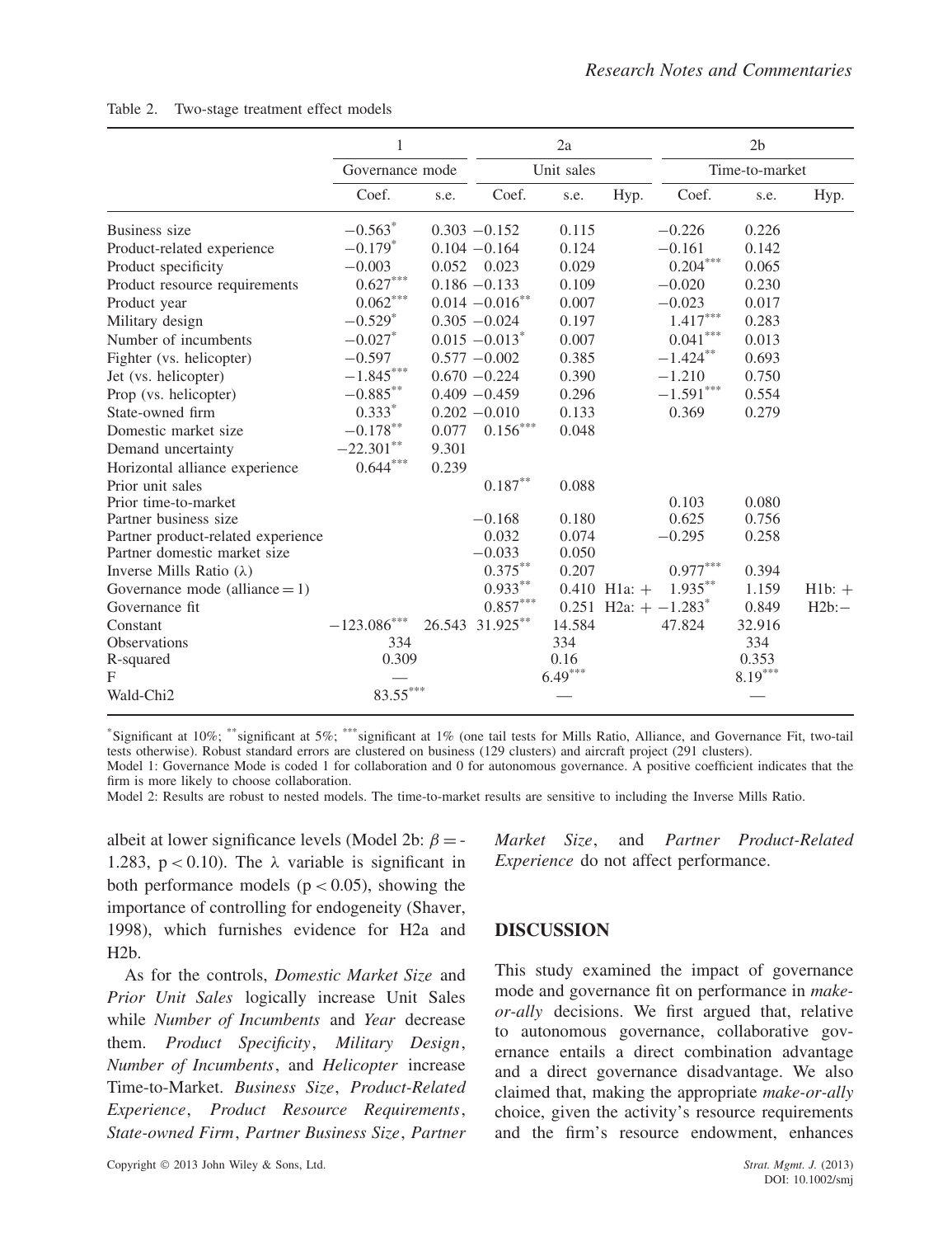activity-level success, in that such an alignment increases the firm's performance in both the combination and governance facets. Specifically, we examined the choice between autonomous governance and horizontal collaboration for product innovation. Data on the aircraft industry since WWII showed that collaborative aircraft systematically exhibit greater unit sales but require longer time-to-market than autonomous aircraft. However, firms whose product innovation modes are aligned with surrounding exchange and production considerations achieve greater sales and shorter time-to-market than other firms.

We contribute to the alliance and economic organization literatures. For the alliance literature, our analysis shows that, relative to autonomous governance, collaboration involves a direct combination advantage and a direct governance disadvantage, which cannot be traded off against each other (Madhok, 1996; Mitchell *et al*., 2002; Zajac and Olsen, 1993). Thus, our study suggests that any performance analysis of collaborative ventures needs to assess both the advantages and disadvantages of collaboration relative to the autonomous alternative, something that has often been overlooked since Shan (1990). Next, we posit and show that, regardless of the governance mode chosen, the alignment of the choice between horizontal collaboration and autonomous governance with surrounding exchange and production conditions improves activity-level performance, in that such an alignment increases performance in both the combination and the governance implications of *make-or-ally* choices.

Regarding the economic organization literature (Leiblein *et al*., 2002; Winter, 1988), we first put forth and show the performance implications of a broader conceptualization of governance fit, which specifies two production considerations in addition to exchange considerations: the focal firm's resource endowment and the activity's resource requirements. More distinctively, we underline that, in addition to firm resource heterogeneity (Argyres, 1996; Williamson, 1999), it is important to consider activity heterogeneity in terms of resource requirements at the project level (see Poppo and Zenger, 1998). To a large extent, past economic organization research has ignored the resource requirements of the task at hand. We show that, along with the focal firm's resource endowment, the activity's resource requirements are an important determinant of governance choice and thus an important component of governance fit. Second, we show that the governance contingency principle applies not only to transactionlevel organization costs (discriminating alignment) but also to activity-level performance dimensions (governance fit), notably unit sales and timeto-market in the context of product innovation. Third, our analysis suggests that, contrary to extant research (Leiblein *et al*., 2002; Shaver, 1998), even when controlling for governance endogeneity and despite the performance enhancing effect of governance fit, *make-or-ally* choices can have direct but countervailing effects on specific activity-level performance outcomes. The fact that collaborative governance leads to higher unit sales than autonomous governance when controlling also for partners' resources suggests that, as we argued, the advantage of collaborative governance lies in the resource diversity brought by partners rather than in their sheer collective volume.

While we focused on product innovation as the focal activity and horizontal collaboration as the alliance type, we believe that our theory is generalizable to other activities and alliance types. Past research has pointed out the upsides and downsides of vertical collaboration: while vertically-integrated firms often exhibit faster time-to-market for new products than nonintegrated firms, which collaborated with suppliers (Kapoor and Adner, 2012), vertical collaboration might effectively foster innovation (Baum *et al*., 2000). This is consistent with our view, which would suggest that *make-or-ally* choices about vertically-related activities are also likely to have direct and countervailing performance implications. However, the alignment of *make-orally* choices about vertically-related activities with surrounding exchange and production conditions should still enhance the activities' performance, regardless of the mode chosen.

The study has limitations that suggest future research avenues. First, even though our analysis accounted for several industry controls (stateowned firm and military product), generalizability to other industries remains a possible concern. Second, we did not have a synthetic measure of overall activity-level performance although we examined two performance measures crucial to product innovation (i.e., unit sales and timeto-market), especially in our empirical setting. Third, we could not empirically disentangle the complementarity and similarity dimensions of the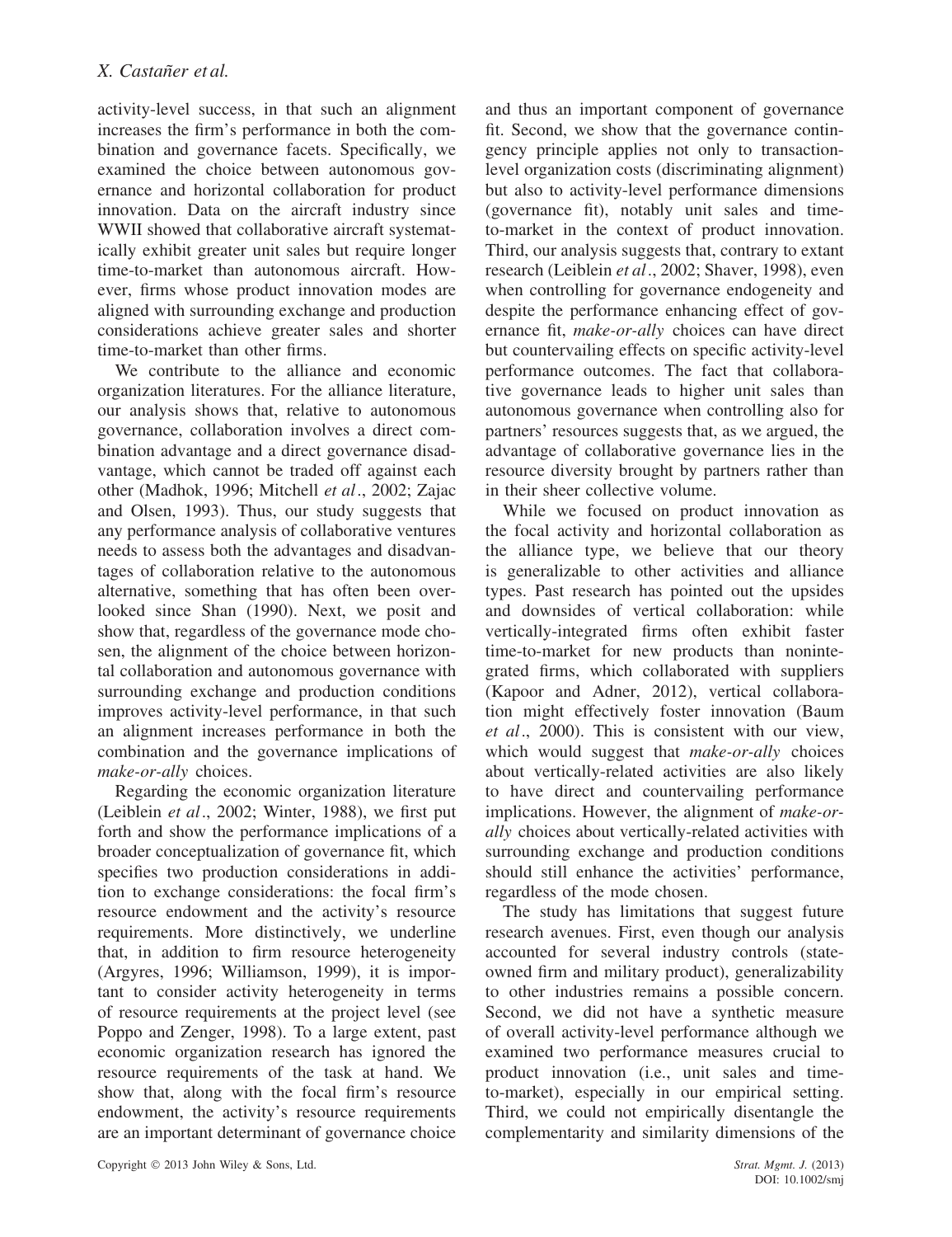potential for resource combination in collaboration (e.g., Chung, Singh, and Lee, 2000; Harrison *et al*., 2001; Rothaermel and Boeker, 2008; Wang and Zajac, 2007; Zaheer, Castañer, and Souder, 2013); nor did we consider the organizational and cultural distances between partners as other drivers of alliance performance (Hamel, 1991). Fourth, we did not have direct measures for asset specificity and uncertainty, and we did not account for mutual hostage situations (Williamson, 1983). Thus, we cannot rule out that exchange considerations might have a greater role than our results suggest. Finally, research should test our view on vertical alliances as well as on horizontal alliances that do not cover all stages of the value chain.

The managerial implications of our work are twofold. First, managers must be aware that they cannot enjoy the combination advantage of collaboration without incurring its governance disadvantage. Second, making the governance choice that best fits surrounding exchange and production conditions increases activity-level performance. Thus, managers in firms with insufficient resources for a given activity are better off engaging in collaboration rather than in internal growth. Conversely, they should look to expand autonomously when they have sufficient resources to do so. Overall, our study highlights the idea that *make-or-ally* decisions have systematic and countervailing effects on specific activity-level performance outcomes, even though governance fit improves activity-level performance.

#### **ACKNOWLEDGMENTS**

We would like to acknowledge the financial support of the HEC-CNRS center on firm growth, the Atos Origin Chair on growth strategies and integration management, the Air France-Edenred-SNCF Chair on alliances at HEC Paris, the Center for Innovation Research at Tilburg University, and the University of Lausanne. We are also grateful to John Antonakis, Marius Brühlart, Nicolai Foss, Jeffrey Macher, Joanne Oxley, Laura Poppo, and Christian Zehnder for their insightful comments and encouragement on earlier versions of this paper. This paper was finalist for the Best Paper Award at the ISC 2012 Conference. We also thank SMJ Co-Editor Will Mitchell and two anonymous reviewers for their guidance and insightful feedback, which significantly improved the manuscript. All remaining errors are ours.

#### **REFERENCES**

- Ahuja G. 2000. The duality of collaboration: inducements and opportunities in the formation of interfirm linkages. *Strategic Management Journal* **21**: 317–343.
- Argyres N. 1996. Evidence on the role of firm capabilities in vertical integration decisions. *Strategic Management Journal* **17**: 129–150.
- Baum J, Calabrese T, Silverman B. 2000. Don't go it alone: alliance network composition and startups' performance in Canadian biotechnology. *Strategic Management Journal* **21**: 267–294.
- Brouthers K, Brouthers L, Werner S. 2003. Transaction cost-enhanced entry mode choices and firm performance. *Strategic Management Journal* **24**: 1239–1248.
- Chung S, Singh H, Lee K. 2000. Complementarity, status similarity and social capital as drivers of alliance formation. *Strategic Management Journal* **21**: 1–22.
- Conner K. 1991. A historical comparison of resourcebased theory and five schools of thought within industrial organization economics: do we have a new theory of the firm? *Journal of Management* **17**: 121–154.
- Dierickx I, Cool K. 1989. Asset stock accumulation and sustainability of competitive advantage. *Management Science* **35**: 1504–1511.
- Eisenhardt KM, Tabrizi B. 1995. Accelerating adaptive processes: product innovation in the global computer industry. *Administrative Science Quarterly* **40**:  $84 - 110$ .
- FI/DMS. 2000. *Aerospace Systems Group Library*. FI/DMS: Newtown, CT.
- Foss N. 1996. Knowledge-based approaches to the theory of the firm: some critical comments. *Organization Science* **7**: 470–476.
- Garrette B, Castañer X, Dussauge P. 2009. Choosing between collaborative and autonomous production in the worldwide aircraft industry, 1949–2000. *Strategic Management Journal* **30**(8): 885–894.
- Gerwin D. 2004. Coordinating new product development in strategic alliances. *Academy of Management Review* **29**(2): 241–257.
- Gulati R, Singh H. 1998. The architecture of cooperation: managing coordination costs and appropriation concerns in strategic alliances. *Administrative Science Quarterly* **43**: 781–814.
- Hamel G. 1991. Competition for competence and inter-partner learning within international strategic alliances. *Strategic Management Journal* **12**: 83–103.
- Harrison JS, Hitt MA, Hoskisson RE, Ireland RD. 2001. Resource complementarity in business combinations: extending the logic to organizational alliances. *Journal of Management* **27**(6): 679–690.
- Hennart J-F. 1988. A transaction costs theory of equity joint ventures. *Strategic Management Journal* **9**(4): 361–374.